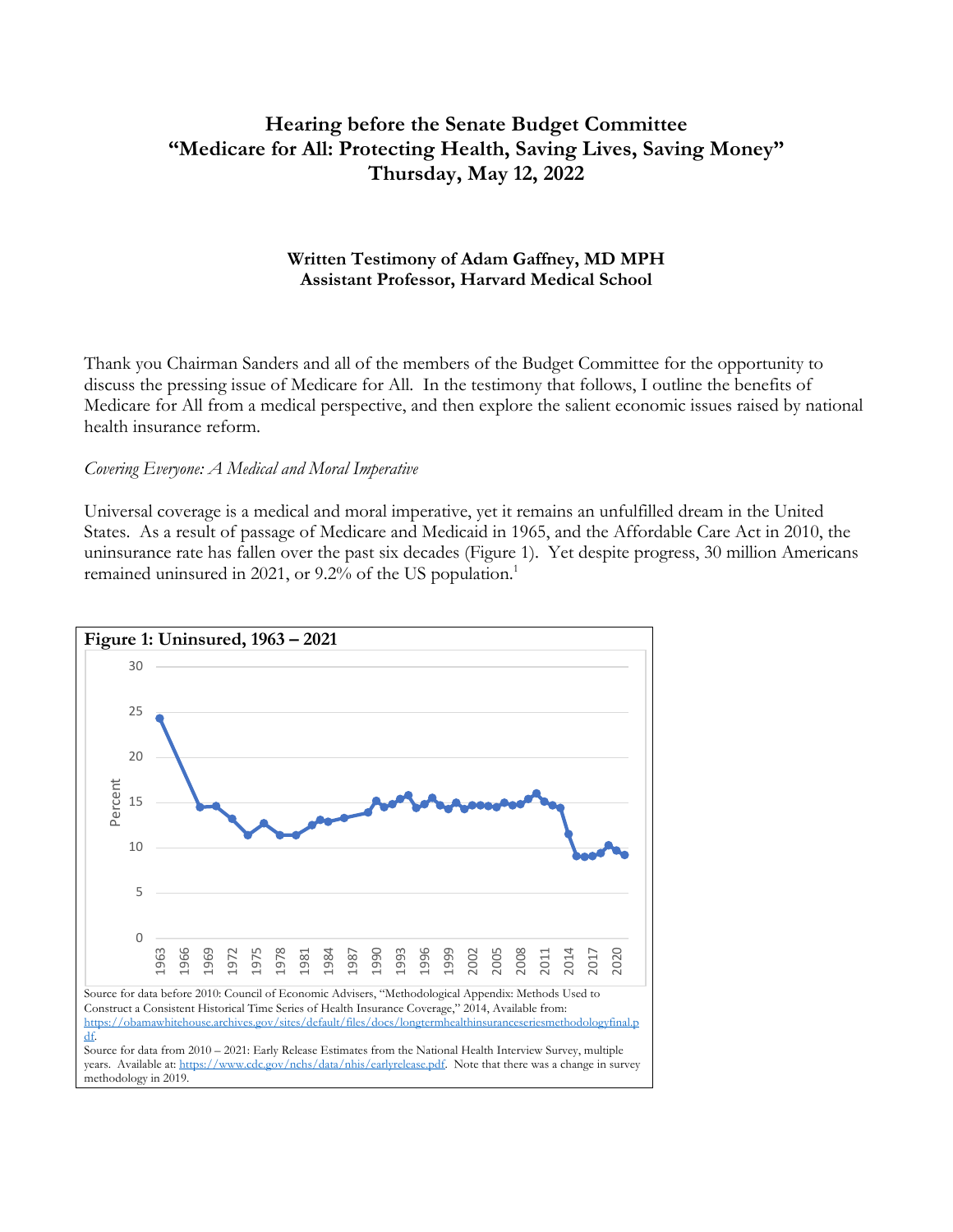Uninsurance does not affect all groups equally: Black, Hispanic, and lower income individuals are uninsured at substantially higher rates than others.<sup>1</sup> The consequences for patients' health and wellbeing can be severe. Lack of health coverage leads to medical debt, financial strain, foregone medical care, worse health, and premature death.<sup>2-7</sup> Quasi-experimental studies have demonstrated that for every 278 - 830 patients we leave uninsured, one dies annually (Figure 2). This translates into more than 30,000 deaths every year due to lack of health insurance, an entirely unnecessary toll of suffering and death.



By covering all US residents, Medicare for All would leave no one uninsured in the nation. It would, however, accomplish much more.

# *The Need to Improve Coverage for All*

Alongside persistent uninsurance runs an even more common problem: inadequate quality of coverage, i.e. coverage with such high copays and deductibles, narrow networks of providers, and inadequate benefits that it leaves enrollees medically and financially vulnerable. In 2020, 26% of adults in the US went without a doctor visit in the past year due to costs, five-fold higher than the proportion of Canadians..<sup>8</sup> And about 1 in 5 Americans went without a needed prescription drug, four-fold higher than persons in United Kingdom and more than double the rate in Canada. <sup>8</sup>

The proportion of working age adults with medical insurance who are classified as underinsured due to high exposure to medical costs rose from 9% in 2003<sup>9</sup> to 21% in 2020, or 41.1 million Americans.<sup>10</sup> As with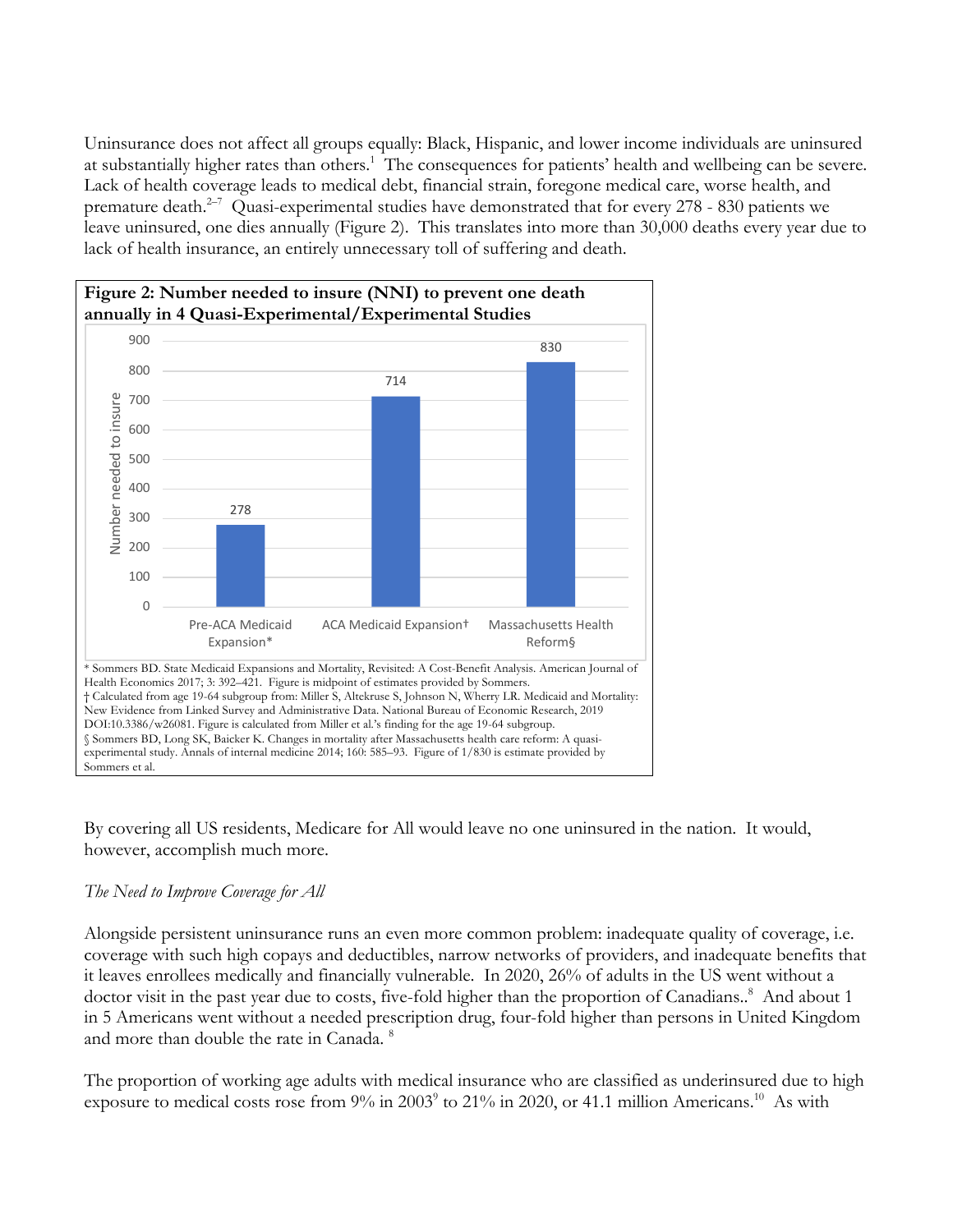uninsurance, underinsurance has major adverse consequences for patients. The underinsured are more likely to be contacted by collection agencies for medical debt, and to go without needed prescription drugs and doctor visits.10

Numerous well-designed studies have conclusively tied cost-sharing to worse health. Copays and deductibles worsen blood pressure control, as demonstrated in one randomized trial.<sup>11</sup> They lead to more recurrent vascular events after heart attacks, as seen in another.<sup>12</sup> They cause serious delays in care for patients with cardiovascular<sup>13</sup> or ocular<sup>14</sup> complications of diabetes. Low socioeconomic status individuals with high-deductible health plans even avoid the ER when suffering from high-severity conditions.<sup>15</sup> Highdeductibles cause women with breast cancer to delay imaging, biopsies, and even chemotherapy.<sup>16</sup> When copays are high, seniors with multiple sclerosis and rheumatoid arthritis go without critically important drugs that keep their diseases at bay. <sup>17</sup> Cost-sharing causes asthmatics and those with chronic obstructive pulmonary disease (COPD) to avoid taking their inhalers<sup>18</sup> — likely driving worse disease control and an increase in hospitalizations.<sup>19,20</sup> A recent quasi-experimental study found that even relatively low copays and deductibles led seniors to forgo needed medications, causing a 32.7% increase in mortality.<sup>21</sup>

Such cost barriers no doubt contribute to inferior health in America. And indeed, recent health trends in the US are alarming. Even prior to the COVID-19 pandemic, life expectancy plateaued in the US in the past decade, ending decodes of progress (Figure 3).



Of course, multiple factors in addition to inadequate medical care contribute to poor health. Yet relative to other wealthy nations, "treatable mortality" — that is to say, deaths potentially preventable with medical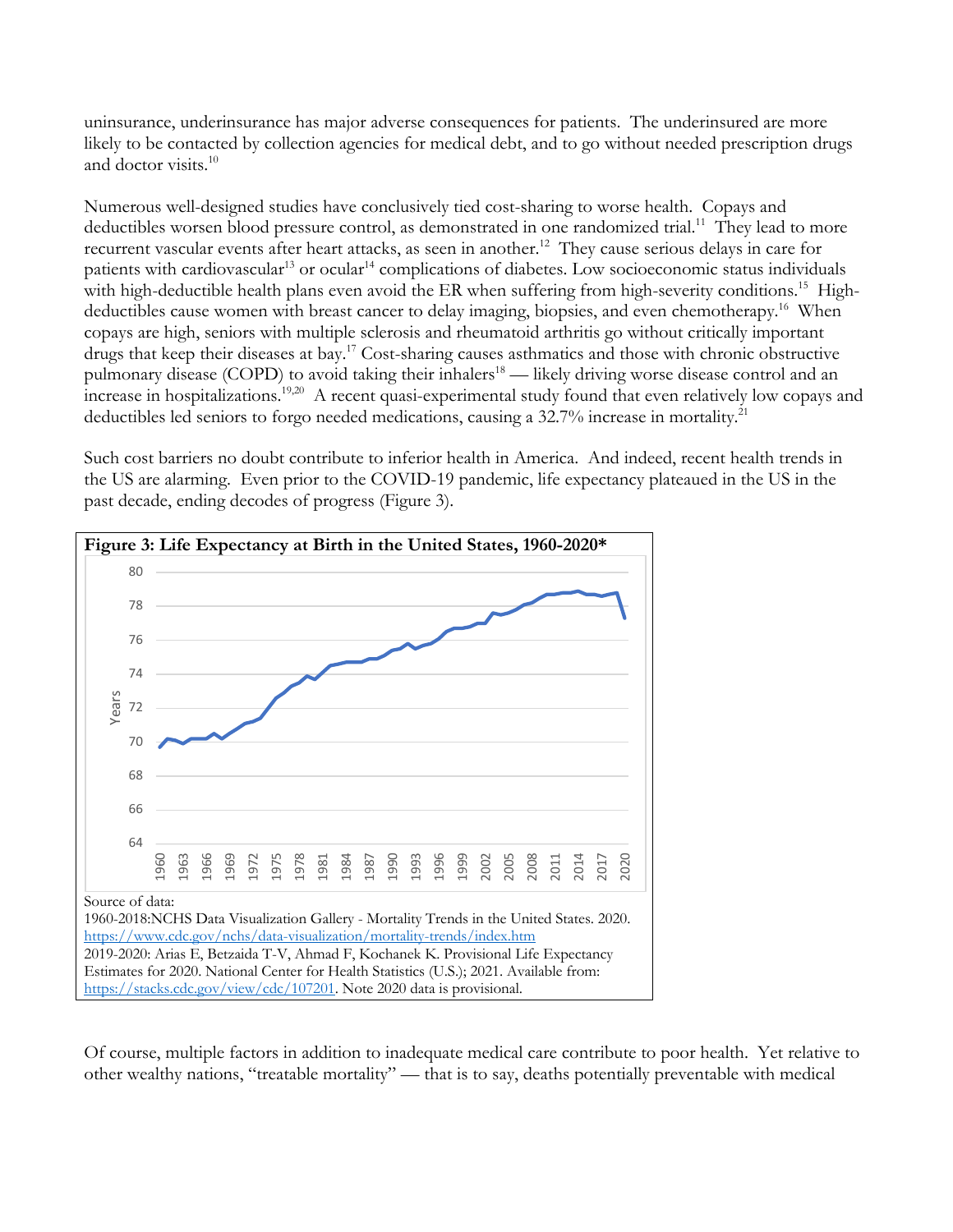care — is also higher in the US (Figure 4), a gap that has widened in the past two decades. Moreover, medical control of high blood pressure $^{22}$  and diabetes $^{23}$  has also worsened in recent years.



Cost-sharing is not necessary. In Canada, doctor visits, tests, and hospital care are free-at-point of use. This is also the case in the United Kingdom. In Scotland and Wales, all medicines are additionally free-at-pointof use; even hospital parking is free for patients. As the experience of these nations illustrates, the imposition of high out-of-pocket can be avoided at the same time costs are contained. Medicare-for-All would eliminate nearly all out-of-pocket expenses, ensuring that all patients can get the care they need when they need it, improving both their health and financial welfare.

It could also realize a historic expansion in benefits by covering long-term care for everyone — a benefit that relatively few Americans have today. According to the Congressional Budget Office (CBO), a Medicare for All inclusive of long-term care benefits would approximately double the number of eligible Americans receiving covered home- and community-based services.<sup>24</sup> Medicare for All would also expand coverage of other benefits traditionally neglected by current insurance plans, such as dental coverage.

In sum, by covering the uninsured, and improving coverage for everyone else, Medicare for All could greatly improve the health and longevity of Americans.

# *Realizing Universal Care Affordably*

An expansion of health protection to all Americans is clearly urgent. However, healthcare reform must also be affordable. Despite leaving so many uncovered, or with paltry and inadequate coverage, the US healthcare system is far more costly than that of other high-income nations, a difference that has widened since the 1970s (Figure 5).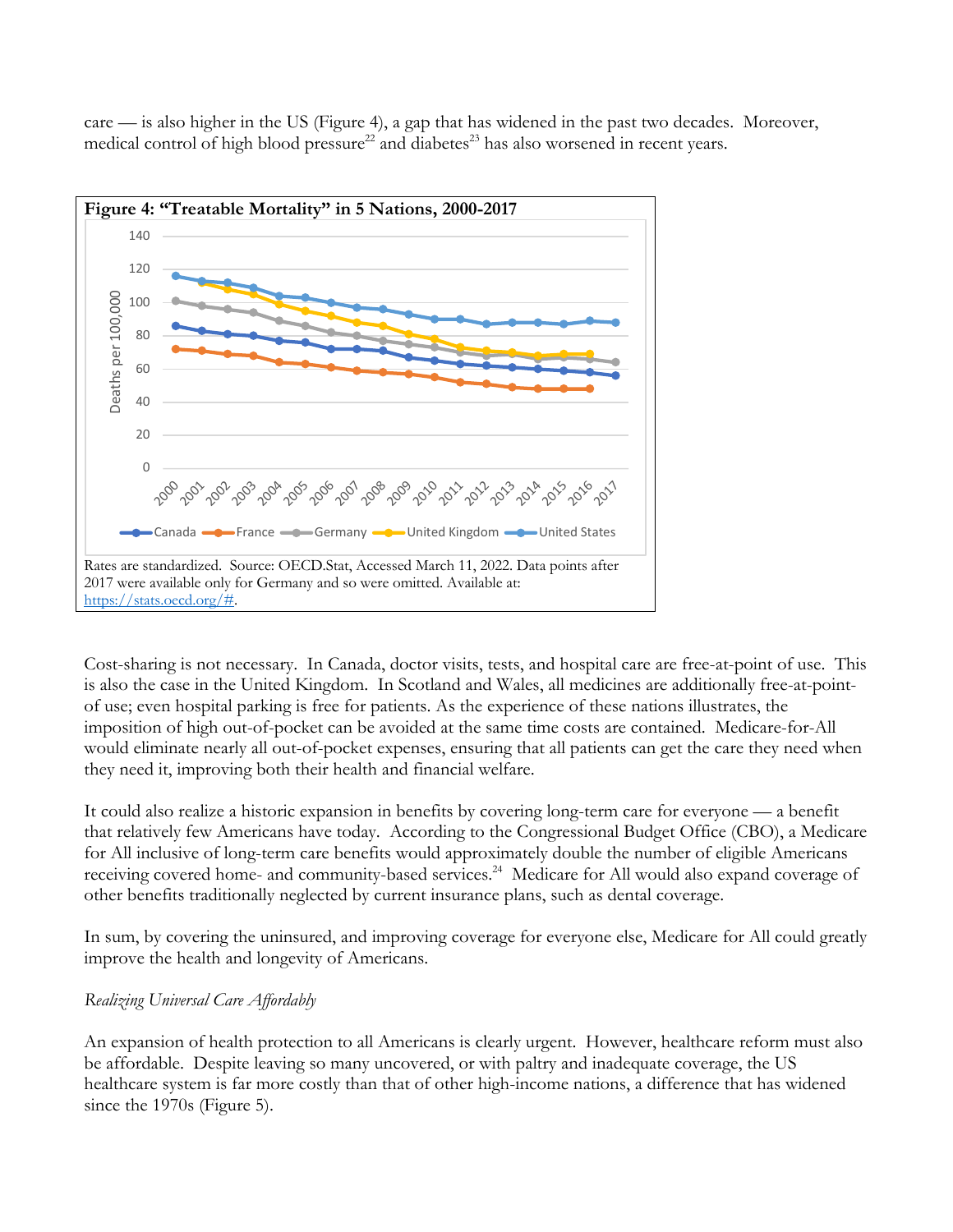

Uniquely among healthcare reform proposals, Medicare for All would achieve the savings needed to cover the cost of a generous coverage expansion that provides first-dollar coverage to all US residents. I review some of the major factors affecting the price tag of Medicare for All below.

#### Savings on Payer-Side Administration

One key driver of high US healthcare costs is our system's inordinately high administrative costs, an issue appropriately recognized by the CBO and some other analysts, but inaccurately modelled by some previous economic analyses.

In 2017, 34% of healthcare spending was devoted to administration in the US — approximately twice the proportion spent on administration in Canada's single-payer national health insurance system. 25 Much of this administrative expense stems from the wasteful bureaucracy inherent to private health insurance. Compared to a public insurer like traditional Medicare, private insurers inflict numerous added costs, including profits for shareholders, bloated executive salaries, product and benefit design, marketing, and burdensome processes for disputing claims (needed to maximize profit). The CBO estimates that private insurance plans take 16.0% of their premium revenues for their overhead and profit. 24 The National Health Expenditure Accounts (NHEA) historical year data provides a slightly lower estimate of 12% (author's calculation; 2018-2020 three-year moving average). Publicly-funded plans operated by private health insurance companies, e.g. Medicare Advantage, have overhead similar to those of other commercial health insurance plans. An estimate from the Government Accountability Office (GAO) put overhead for Medicare Advantage plans (inclusive of profit) at 13.6% in 2011.<sup>26</sup> Today, the share may even be higher. Using the 2020 NHEA estimate of Medicare net private health insurance costs (i.e. overhead) of \$63.4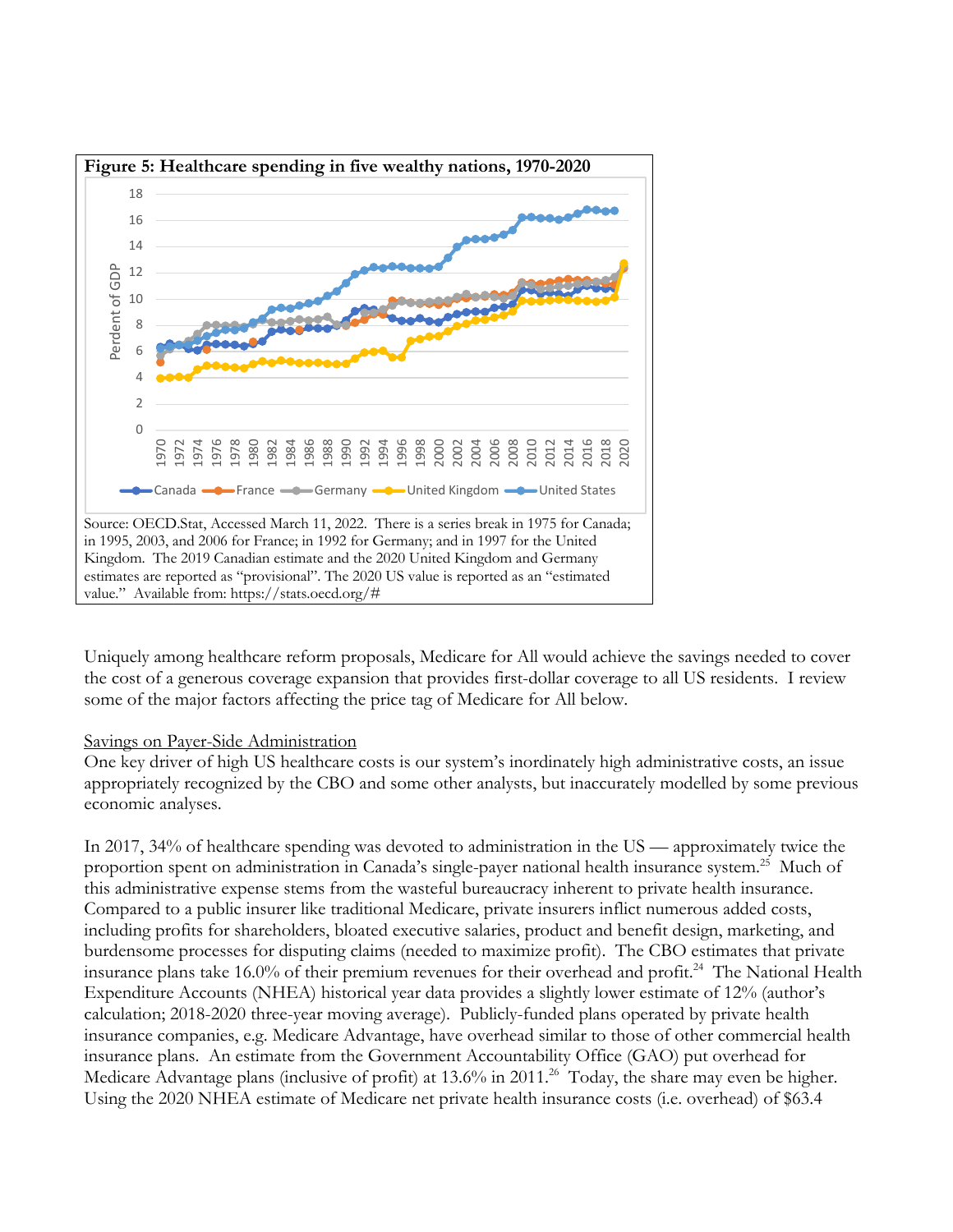billion divided by 2020 estimates from the 2021 report of Medicare Trustees of \$422<sup>27</sup> in Medicare Part C + D spending gives a similar overhead of 15%. In comparison, traditional Medicare has an overhead of approximately  $2\%$  (author's calculation from the 2021 Medicare Trustees report<sup>27</sup>); a similar proportion is estimated by the CBO for overhead under Medicare for All.<sup>24</sup> Nations with national health insurance systems, including Canada, have a similarly low insurance overhead.<sup>28</sup> In other words, reducing insurance overhead of the overall US healthcare system to that of traditional Medicare could unlock enormous savings — funds that can then be used to cover the costs of a generous coverage expansion for all.

And indeed, the CBO has estimated savings from such a reduction in insurance costs at over \$400 billion annually.24 Some analyses have come to lower savings because they incorrectly projected that overhead of a single-payer system would be more than three times higher than that projected by the CBO.<sup>24</sup>

#### Savings on Provider-Side Administration

Payer-side administrative savings are only part of the equation, however. To contend with a multitude of different insurance plans, each with unique payment systems and standards, providers must also spend large amounts of resources on administration. One study, for instance, found that at a large academic medical center, billing costs consumed 14.5% of the professional revenue it received for a primary care visit, and 25.2% of the revenue for an ER visit.29 US hospitals hire armies of billers and coders to process claims and maximize payments, and consequently spend 25% of their revenue on administration; these costs are effectively bundled into the "price" of each healthcare service.<sup>30</sup> In comparison, nations with single-payer systems including Canada and Scotland that use hospital global budgets — or lump sums to cover all operating expenditures — spend only about  $12\%$  of their revenue on administration.<sup>30</sup>

Other providers also accrue excessive administrative costs because of the needlessly complex US insurance system. For instance, US physician practices spend more than \$80,000 annually, per physician, to cover the costs of interactions with insurers — almost four-fold higher than Canada.<sup>31</sup> Yet even these figures may not fully account for time spent by physicians in onerous documentation efforts required (or incentivized) by our complex payment systems. A study by colleagues and I, for instance, estimated that US physicians spent 125 million hours on documentation outside office hours in 2019 — much of it driven by insurers' demands regarding billing — an enormous expenditure of time and resources.<sup>32</sup> A time-motion study examining time spent by 57 physicians found that about half of the work day was expended on the electronic health record (EHR) and desk work.<sup>33</sup> An analysis of EHR's found that internal medicine doctors spent more than 3 hours daily on "desktop medicine."34 In addition to consuming healthcare resources, such busywork likely contributes to the epidemic of physician burnout, which itself imposes costs on the healthcare system. Moreover, such analyses entirely neglect the burden, in time and resources, imposed on *patients* from bureaucratic burdens. US workers may collectively spend as much as half a billion hours a year on the phone with health insurers annually.<sup>a</sup> Moreover, there may be health impacts on patients: about 1 in 4 nonelderly adult patient reports foregoing or delaying healthcare because of administrative burdens.<sup>35</sup>

Overall, the CBO estimates that under single-payer, provider-side administrative expenses (as a share of total revenue) would fall from 19% to 12% for hospitals, from 15% to 9% for physician/clinical services, and from  $9\%$  to 6% for other services.<sup>24</sup> The CBO models these savings by assuming that healthcare providers could deliver more care within existing budgets, but these reductions are indeed clear cut savings.

<sup>&</sup>lt;sup>a</sup> I extrapolated this figure from: Pfeffer J, Witters D, Agrawal S, Harter JK. Magnitude and Effects of "Sludge" in Benefits Administration: How Health Insurance Hassles Burden Workers and Cost Employers. Academy of Management Discoveries 2020;6(3):325–40. My calculation follows authors' assumptions: mean time per worker per week \* 130.6 million full-time workers \* 50 weeks per year, downwardly adjusted for 7.2% uninsured workers. This figure excludes part time workers.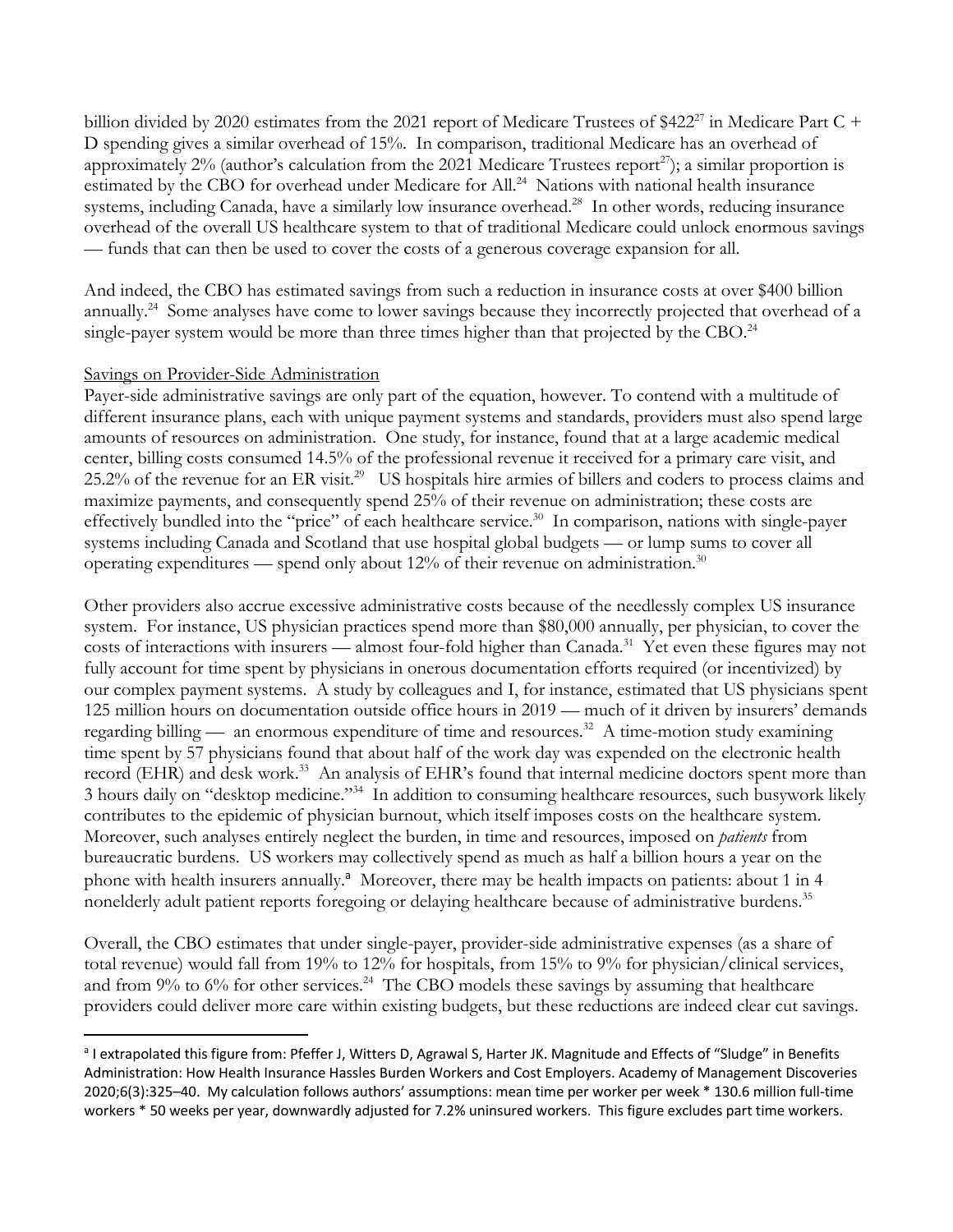Moreover, because the CBO does not model global budgeting of hospitals, but instead payment through a fee-for-service system similar to traditional Medicare, achieved savings might even be higher.

## Savings on Pharmaceuticals

Compared to other high-income nations, the US pays far more for the same prescription drugs. A singlepayer program, particularly if it included aggressive price control tools such as compulsory licensing or public drug development programs, could hence achieve large savings on pharmaceuticals. 36 Under a "high price" single-payer scenario, the CBO estimated only a 7% reduction in drug prices by 2030. However, their "lower price" scenario, which envisions a 30% reduction in drug prices, is entirely realistic – as my colleagues and I have shown<sup>36,37</sup> - and would also bring US drug prices closer to those of other nations.

# Costs for Increased Use of Care

Covering the uninsured and providing better coverage for the insured is expected — and indeed, intended — to increase the use of healthcare, which all else equal will increase healthcare spending, partially offsetting some of the aforementioned savings. Some previous analyses, however, have projected enormous increases in healthcare utilization under single-payer that would actually exceed administrative savings. 38 Such surges in hospitalizations, surgical procedures, and office visits, however, are improbable and likely impossible. An analysis by colleagues and I of 13 historical universal coverage expansions in the US and other nations found that increases in healthcare use due to those expansions have been modest and sometimes nonexistent.<sup>39</sup> A major error in some previous analyses has been a neglect of the supply-side of the equation: because the number of hospitals and physicians is finite, coverage expansions tend to deliver more care to the newly insured, with small, nearly imperceptible reductions in low-value care among the well-insured.<sup>40</sup> The CBO does model supply-side factors, although it errs in contextualizing constrained increases in use as unmet demand rather than salubrious reductions in the large amounts of unnecessary and even harmful care that are currently delivered.

### How Would Providers Fare?

Some previous analyses have suggested that healthcare providers would fare poorly under Medicare for All — indeed, that they might even face financial failure. Some of these same analyses have simultaneously suggested that costs would rise under Medicare for All. These two outcomes cannot simultaneously be true: if healthcare spending rises, so too does provider revenue. In truth, however, neither outcome is likely.

Table 1 provides a previously published estimate by colleagues and I<sup>41</sup> of changes in revenue per practicing physician under Medicare for All that builds on CBO estimates. Under both the "low" and "high" payment rate scenarios envisioned by the CBO, revenues per practicing physician actually increase.

|                                                                     | Table 1: Modeling CBO's Low-Cost Sharing Scenario: Ramifications for Physicians |                           |
|---------------------------------------------------------------------|---------------------------------------------------------------------------------|---------------------------|
|                                                                     | Low Payment Rates                                                               | <b>High Payment Rates</b> |
| Increased Total Physician and<br>other Clinical Service<br>revenues | \$43 billion                                                                    | \$170 billion             |
| Increased Revenues Per<br>Practicing Physician*                     | \$39,816                                                                        | \$157,412                 |

\* Based on AAMC estimate of 840,000 practicing physicians in 2030, and the assumption that physician payments account for 77.78% of payments in the "Physician and other Clinical Service" category, as they did in 2018 according to the National Health Expenditure Accounts. This table is reproduced in full from reference <sup>41</sup>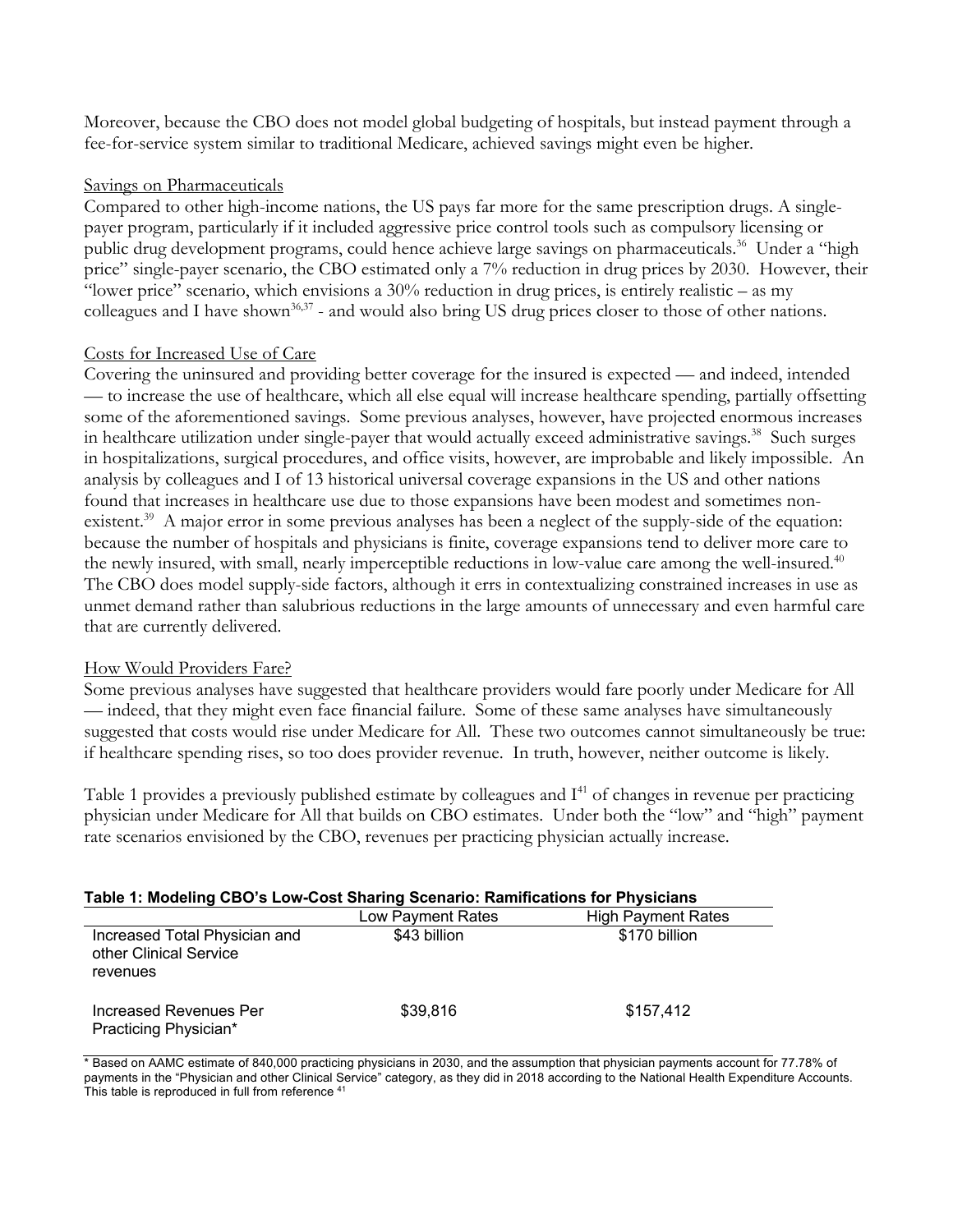Table 2 provides projections for hospitals' clinical (i.e. non-administrative) revenue. Again, funds available for patient care would increase, not decrease, under both the CBO's "low" and "high" payment rate scenarios.

| r                                                                                                            | Low Payment Rates | <b>High Payment Rates</b> |
|--------------------------------------------------------------------------------------------------------------|-------------------|---------------------------|
| Change in Hospitals' Gross<br>Revenues                                                                       | -\$187 billion    | \$144 billion             |
| Hospital administrative spending<br>relative to current law (excluding<br>savings on nursing time)**         | -\$178 billion    | -\$139 billion            |
| Net change in hospital clinical<br>(non-administrative) funding<br>excluding savings on nursing time         | -\$9 billion      | \$283 billion             |
| Hospital's Savings on RN and<br><b>LPN Administrative Time***</b>                                            | \$59 billion      | \$59 billion              |
| Net change in hospital clinical<br>(non-administrative) funding<br>accounting for savings on nursing<br>time | \$50 billion      | \$342 billion             |

| Table 2: Modeling CBO's Low-Cost Sharing Scenario: Ramifications for Hospitals' Revenues and Clinical |  |
|-------------------------------------------------------------------------------------------------------|--|
| <b>Operating Budgets</b>                                                                              |  |

\*\* Based on the CBO estimate that hospitals' spending on administration (excluding RN and LPN time spent on administration) would be reduced from 19% to 12% of hospital revenues.

\*\*\* Based on (1) BLS estimate of number of RNs and LPNs employed in hospitals and average RN and LPN wages in 2019; (2) the assumption that benefit costs = 20% of wages; (3) the assumption that nursing costs would rise at the same rate as overall hospital costs; and (4) CBO's estimate that RNs and LPNs devote 23% of time to administration and that single payer would reduce that time by 80%. This table is reproduced in full from reference: 41

Clearly, providers would not suffer under Medicare for All. And while increased funding for safety net providers or primary care physicians may be appropriate, huge windfalls to already highly profitable providers seems inappropriate, suggesting that, if anything, costs would likely be even lower than projected by the CBO.

#### *Conclusions*

Medicare for All is the one healthcare reform that can accomplish the goal of expanding and improving coverage for everyone in the nation while simultaneously containing costs. Less comprehensive healthcare reforms, in comparison, will either provide less generous coverage, impose higher costs, or both. Systems similar to Medicare for All have been implemented around the world and have led to improved population health, better protection against the costs of illness, and lower national healthcare expenditures. Such a reform is urgently needed and achievable in the US today.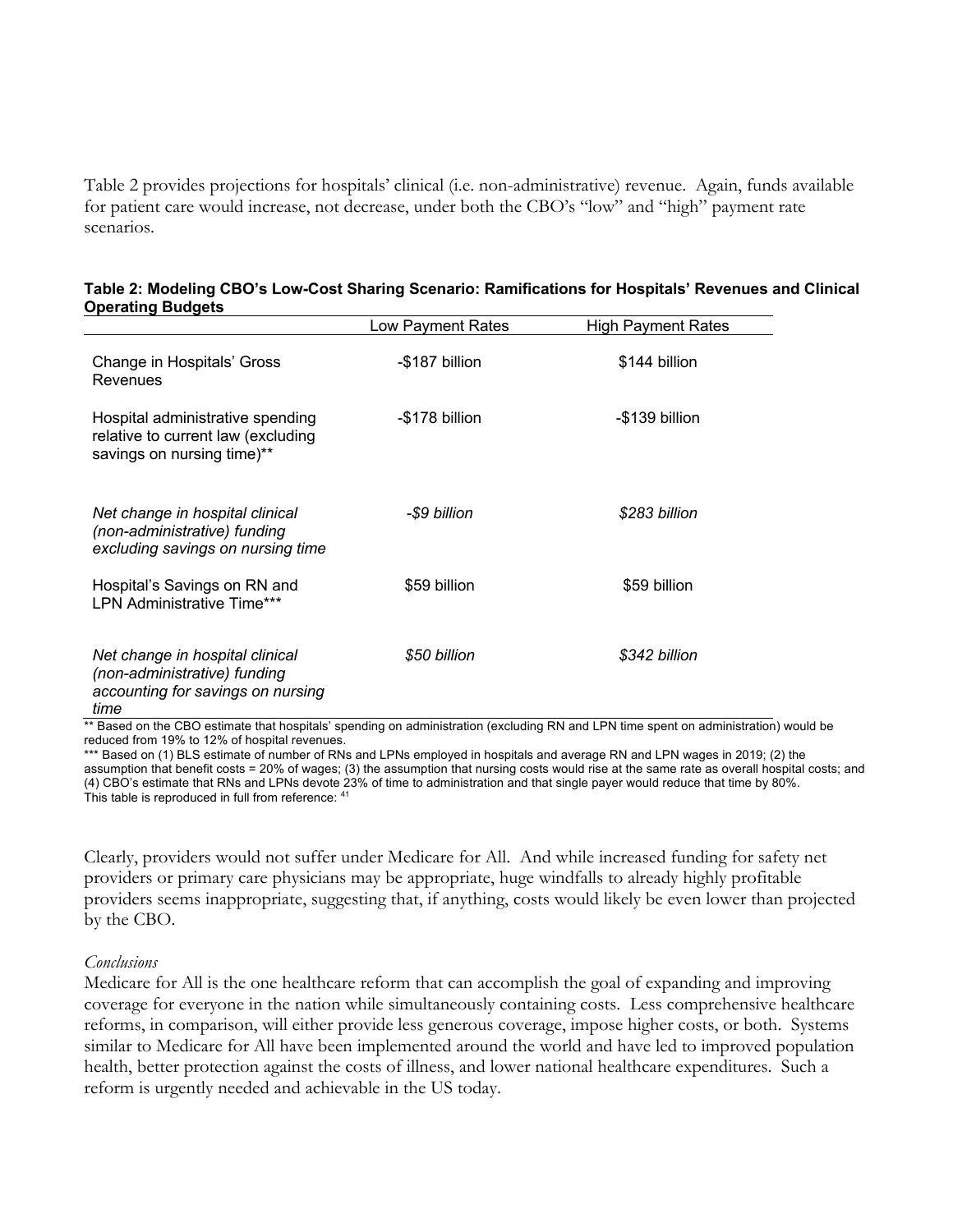### **References**

- 1. Cohen RA. Health insurance coverage: Early release of estimates from the National Health Interview Survey, 2021. Published online 2021:24.
- 2. McWilliams JM, Meara E, Zaslavsky AM, Ayanian JZ. Use of health services by previously uninsured Medicare beneficiaries. *New England Journal of Medicine*. 2007;357(2):143-153. doi:10.1056/NEJMsa067712
- 3. Finkelstein A, Taubman S, Wright B, et al. The Oregon health insurance experiment: evidence from the first year. *Q J Econ*. 2012;127(3):1057-1106.
- 4. Woolhandler S, Himmelstein DU. The relationship of health insurance and mortality: Is lack of insurance deadly? *Annals of internal medicine*. Published online 2017. doi:10.7326/M17-1403
- 5. Miller S, Altekruse S, Johnson N, Wherry LR. *Medicaid and Mortality: New Evidence from Linked Survey and Administrative Data*. National Bureau of Economic Research; 2019. doi:10.3386/w26081
- 6. Goldin J, Lurie IZ, McCubbin J. *Health Insurance and Mortality: Experimental Evidence from Taxpayer Outreach*. National Bureau of Economic Research; 2019. doi:10.3386/w26533
- 7. Sommers BD, Gawande AA, Baicker K. Health Insurance Coverage and Health What the Recent Evidence Tells Us. *New England Journal of Medicine*. 2017;377(6):586-593. doi:10.1056/NEJMsb1706645
- 8. Doty MM, Tikkanen RS, FitzGerald M, Fields K, Williams RD. Income-Related Inequality In Affordability And Access To Primary Care In Eleven High-Income Countries. *Health Affairs*. 2020;40(1):113-120. doi:10.1377/hlthaff.2020.01566
- 9. Collins SR, Bhupal HK, Doty MM. *Health Insurance Coverage Eight Years After the ACA: Fewer Uninsured Americans and Shorter Coverage Gaps, But More Underinsured*. Commonwealth Fund; 2019. Accessed November 25, 2019. https://www.commonwealthfund.org/sites/default/files/2019- 08/Collins\_hlt\_ins\_coverage\_8\_years\_after\_ACA\_2018\_biennial\_survey\_sb\_v2.pdf
- 10. Collins S, Gunja MZ, Aboulafia G. U.S. Health Insurance Coverage in 2020: A Looming Crisis in Affordability — Findings from the Commonwealth Fund Biennial Health Insurance Survey, 2020. Published online 2020. Accessed November 22, 2020. https://www.commonwealthfund.org/sites/default/files/2020- 08/Collins\_looming\_crisis\_affordability\_biennial\_2020\_sb.pdf
- 11. Persaud N, Bedard M, Boozary AS, et al. Effect on Treatment Adherence of Distributing Essential Medicines at No Charge: The CLEAN Meds Randomized Clinical Trial. *JAMA Intern Med*. Published online October 7, 2019. doi:10.1001/jamainternmed.2019.4472
- 12. Choudhry NK, Avorn J, Glynn RJ, et al. Full Coverage for Preventive Medications after Myocardial Infarction. *New England Journal of Medicine*. 2011;365(22):2088-2097. doi:10.1056/NEJMsa1107913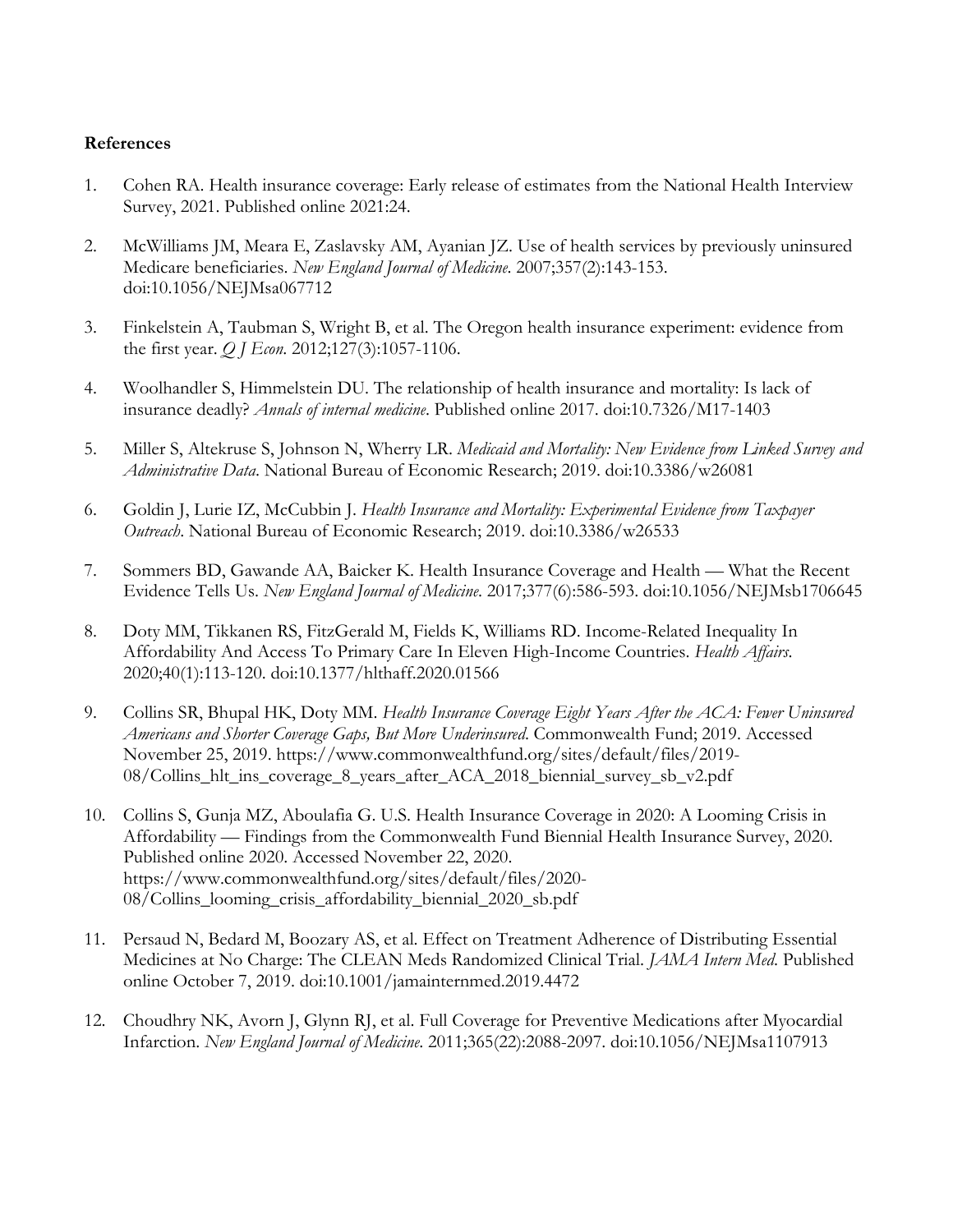- 13. Wharam JF, Lu CY, Zhang F, et al. High-Deductible Insurance and Delay in Care for the Macrovascular Complications of Diabetes. *Annals of Internal Medicine*. Published online November 20, 2018. doi:10.7326/M17-3365
- 14. Wharam JF, Wallace J, Argetsinger S, et al. Diabetes Microvascular Disease Diagnosis and Treatment After High-Deductible Health Plan Enrollment. *Diabetes Care*. Published online September 29, 2021. doi:10.2337/dc21-0407
- 15. Wharam JF, Zhang F, Landon BE, Soumerai SB, Ross-Degnan D. Low-socioeconomic-status enrollees in high-deductible plans reduced high-severity emergency care. *Health Affairs*. 2013;32(8):1398-1406. doi:10.1377/hlthaff.2012.1426
- 16. Wharam JF, Zhang F, Wallace J, et al. Vulnerable And Less Vulnerable Women In High-Deductible Health Plans Experienced Delayed Breast Cancer Care. *Health Affairs*. 2019;38(3):408-415. doi:10.1377/hlthaff.2018.05026
- 17. Li P, Hu T, Yu X, et al. Impact of Cost-Sharing Increases on Continuity of Specialty Drug Use: A Quasi-Experimental Study. *Health Services Research*. 2017;53(S1):2735-2757. doi:10.1111/1475- 6773.12744
- 18. Castaldi PJ, Rogers WH, Safran DG, Wilson IB. Inhaler Costs and Medication Nonadherence Among Seniors With Chronic Pulmonary Disease. *Chest*. 2010;138(3):614-620. doi:10.1378/chest.09-3031
- 19. Dormuth CR, Maclure M, Glynn RJ, Neumann P, Brookhart AM, Schneeweiss S. Emergency hospital admissions after income-based deductibles and prescription copayments in older users of inhaled medications. *Clinical Therapeutics*. 2008;30, Part 1(0):1038-1050. doi:http://dx.doi.org/10.1016/j.clinthera.2008.06.003
- 20. Gaffney A, White A, Hawks L, et al. High Deductible Health Plans and Healthcare Access, Use, and Financial Strain in Those with COPD. *Annals ATS*. Published online October 10, 2019. doi:10.1513/AnnalsATS.201905-400OC
- 21. Chandra A, Flack E, Obermeyer Z. The Health Costs of Cost-Sharing. *National Bureau of Economic Research Working Paper*. https://www.nber.org/papers/w28439
- 22. Muntner P, Hardy ST, Fine LJ, et al. Trends in Blood Pressure Control Among US Adults With Hypertension, 1999-2000 to 2017-2018. *JAMA*. 2020;324(12):1190-1200. doi:10.1001/jama.2020.14545
- 23. Fang M, Wang D, Coresh J, Selvin E. Trends in Diabetes Treatment and Control in U.S. Adults, 1999– 2018. *New England Journal of Medicine*. 2021;384(23):2219-2228. doi:10.1056/NEJMsa2032271
- 24. Congressional Budget Office. *How CBO Analyzes the Costs of Proposals for Single-Payer Health Care Systems That Are Based on Medicare's Fee-for-Service Program*.; 2021. https://www.cbo.gov/publication/56811
- 25. Himmelstein DU, Campbell T, Woolhandler S. Health Care Administrative Costs in the United States and Canada, 2017. *Ann Intern Med*. Published online January 7, 2020. doi:10.7326/M19-2818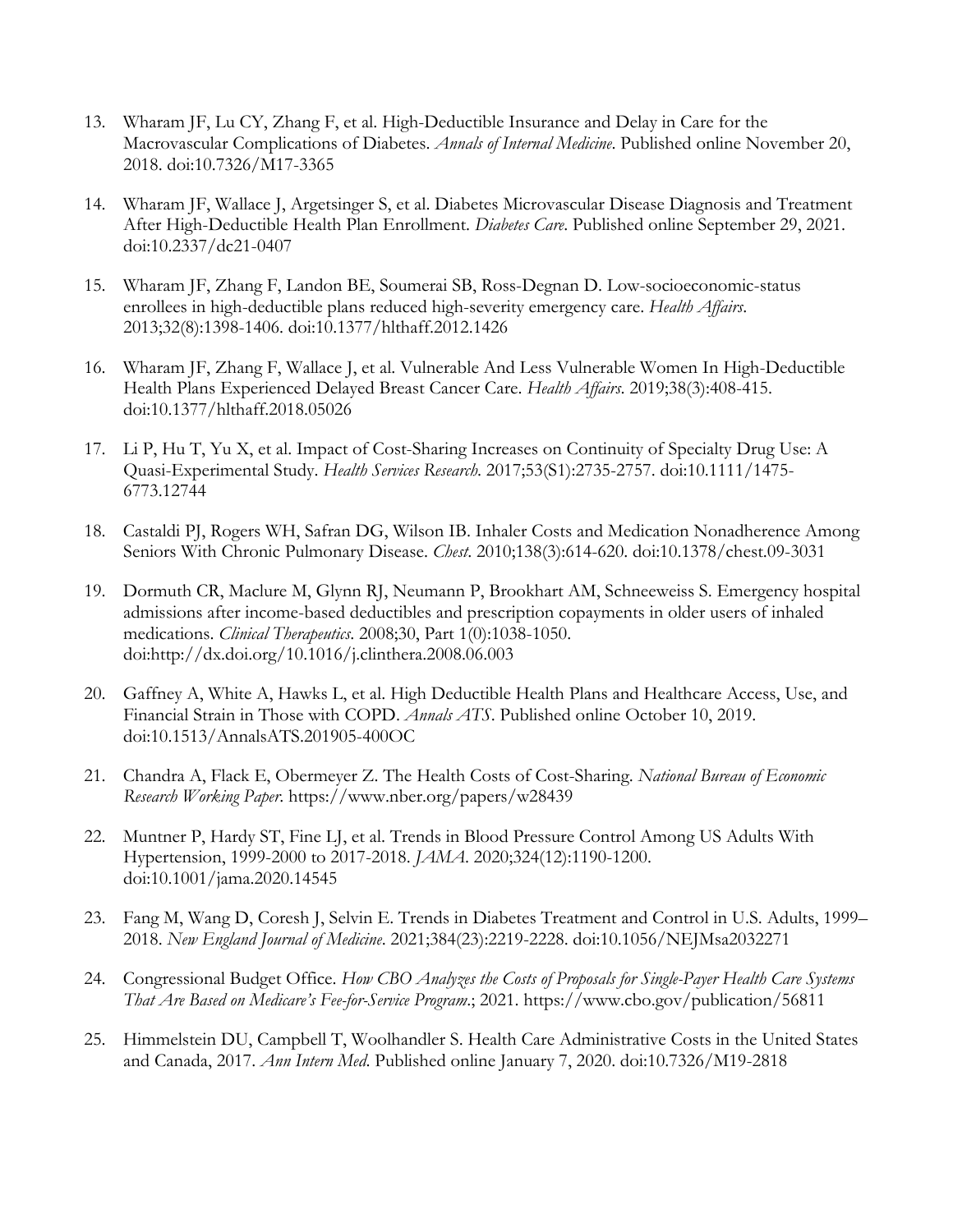- 26. Office USGA. Medicare Advantage: 2011 Profits Similar to Projections for Most Plans, but Higher for Plans with Specific Eligibility Requirements. 2014;(GAO-14-148). Accessed March 27, 2019. https://www.gao.gov/products/GAO-14-148
- 27. The Boards of Trustees, Federal Hospital Insuance and Federal Supplementary Medical Insurance Trust Funds. 2021 Annual Report of the Boards of Trustees of the Federal Hospital Insurance and Federal Supplementary Medical Insurance Trust Funds. Accessed September 16, 2021. https://www.cms.gov/files/document/2021-medicare-trustees-report.pdf
- 28. Jiwani A, Himmelstein D, Woolhandler S, Kahn JG. Billing and insurance-related administrative costs in United States' health care: synthesis of micro-costing evidence. *BMC health services research*. 2014;14:556. doi:10.1186/s12913-014-0556-7
- 29. Tseng P, Kaplan RS, Richman BD, Shah MA, Schulman KA. Administrative Costs Associated With Physician Billing and Insurance-Related Activities at an Academic Health Care System. *JAMA*. 2018;319(7):691-697. doi:10.1001/jama.2017.19148
- 30. Himmelstein DU, Jun M, Busse R, et al. A Comparison Of Hospital Administrative Costs In Eight Nations: US Costs Exceed All Others By Far. *Health affairs*. 2014;33(9):1586-1594. doi:10.1377/hlthaff.2013.1327
- 31. Morra D, Nicholson S, Levinson W, Gans DN, Hammons T, Casalino LP. US physician practices versus Canadians: spending nearly four times as much money interacting with payers. *Health Aff (Millwood)*. 2011;30(8):1443-1450. doi:10.1377/hlthaff.2010.0893
- 32. Gaffney A, Woolhandler S, Cai C, et al. Medical Documentation Burden Among US Office-Based Physicians in 2019: A National Study. *JAMA Internal Medicine*. Published online March 28, 2022. doi:10.1001/jamainternmed.2022.0372
- 33. Sinsky C, Colligan L, Li L, et al. Allocation of Physician Time in Ambulatory Practice: A Time and Motion Study in 4 Specialties. *Ann Intern Med*. 2016;165(11):753. doi:10.7326/M16-0961
- 34. Tai-Seale M, Olson CW, Li J, et al. Electronic Health Record Logs Indicate That Physicians Split Time Evenly Between Seeing Patients And Desktop Medicine. *Health Affairs*. 2017;36(4):655-662. doi:10.1377/hlthaff.2016.0811
- 35. Kyle MA, Frakt AB. Patient administrative burden in the US health care system. *Health Services Research*. n/a(n/a). doi:10.1111/1475-6773.13861
- 36. Gaffney A, Lexchin J, The US/Canadian Pharmaceutical Policy Reform Working Group. Healing an ailing pharmaceutical system: prescription for reform for United States and Canada. *BMJ*. 2018;361:k1039. doi:10.1136/bmj.k1039
- 37. US / Canadian Pharmaceutical Working Group. *Table 7: Estimated Effects of Proposed Reforms on US National Pharmaceutical Expenditures, 2017*. Accessed September 4, 2018. http://www.pnhp.org/sites/default/files/Pharma\_Table7.pdf
- 38. Blumberg LJ, Holahan J, Buettgens M, et al. From Incremental to Comprehensive Health Insurance Reform: How Various Reform Options Compare on Coverage and Costs. Published online 2019.